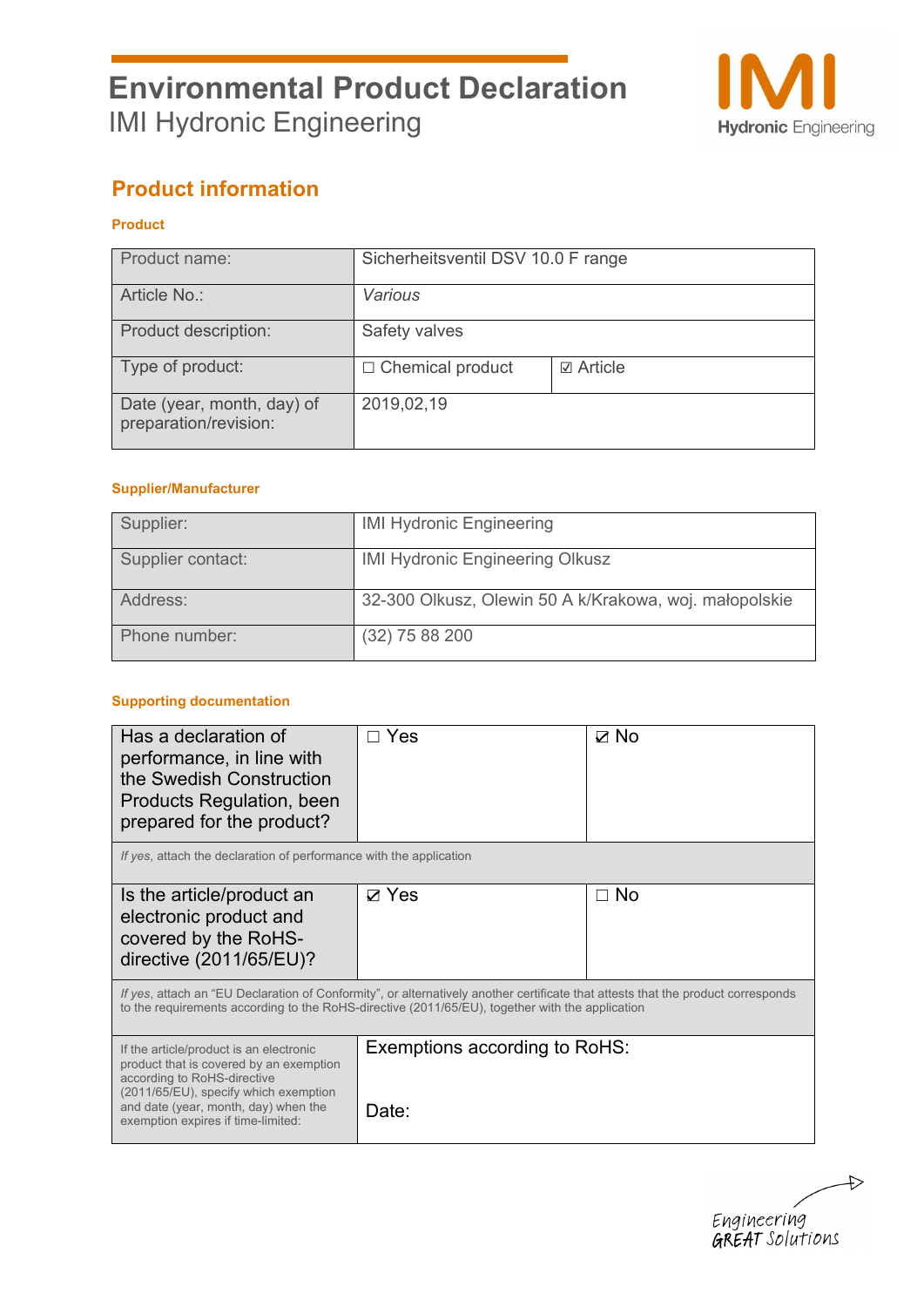

## **Declaration of contents:**

| Does the product or any of its<br>subcomponents, if it is a composite<br>product, contain substances with<br>particularly hazardous properties<br>(Substances of Very High Concern,<br>SVHC-substances), which are included<br>in the Candidate List at a concentration<br>above $0.1$ weight%? | Yes   | ⊽ No |  |  |
|-------------------------------------------------------------------------------------------------------------------------------------------------------------------------------------------------------------------------------------------------------------------------------------------------|-------|------|--|--|
| If yes, specify which substances in Table 1.                                                                                                                                                                                                                                                    |       |      |  |  |
| State the date (year, month, day) for<br>control the Candidate List.                                                                                                                                                                                                                            | Date: |      |  |  |
| The concentration is calculated at component level established on the principle "once a product, always a product" principle.<br>The Candidate List is available at: http://echa.europa.eu/sv/candidate-list-table.                                                                             |       |      |  |  |

Specify the total content of the article or the chemical product, *on delivery,* in Table 1, or alternatively attach other documentation that provides the corresponding information. For instructions, please refer to the "Declaration of contents, BVB's declaration requirements, 2016- 1", which is found at the end of this document.

Table 1, Contents of included substances and material (declaration of content in accordance with requirements)

| Component      | Material               | Weight [%]                     |  |  |
|----------------|------------------------|--------------------------------|--|--|
|                |                        | (of substance in subcomponent) |  |  |
| Inlet body     | <b>Gunmetal CC499K</b> | 100%                           |  |  |
| Outlet body    | Gunmetal CC499K        | 100%                           |  |  |
| Internal parts | Brass CW617N           | 100%                           |  |  |
| Spring         | Stainless steel 1.4310 | 100%                           |  |  |
| Packaging      | Carton                 | 100%                           |  |  |

| Are all substances reported in<br>percentages down to 0.01% in Table 1?<br>(enable assessment with regard to the Recommended level)                                                                                   | $\nabla$ Yes    | $\Box$ No   |
|-----------------------------------------------------------------------------------------------------------------------------------------------------------------------------------------------------------------------|-----------------|-------------|
| If not, does the report fulfill the instructions for the Accepted<br>level, which is described in "Declaration of contents, BVB's<br>declaration requirements, 2016-1", which is found at the end<br>of this document | $\Box$ Yes      | $\sqcap$ No |
| If any deviations from BVB's reporting requirements exist,<br>specify these in the comments in Table 1, or alternatively<br>here.                                                                                     | Other comments: |             |

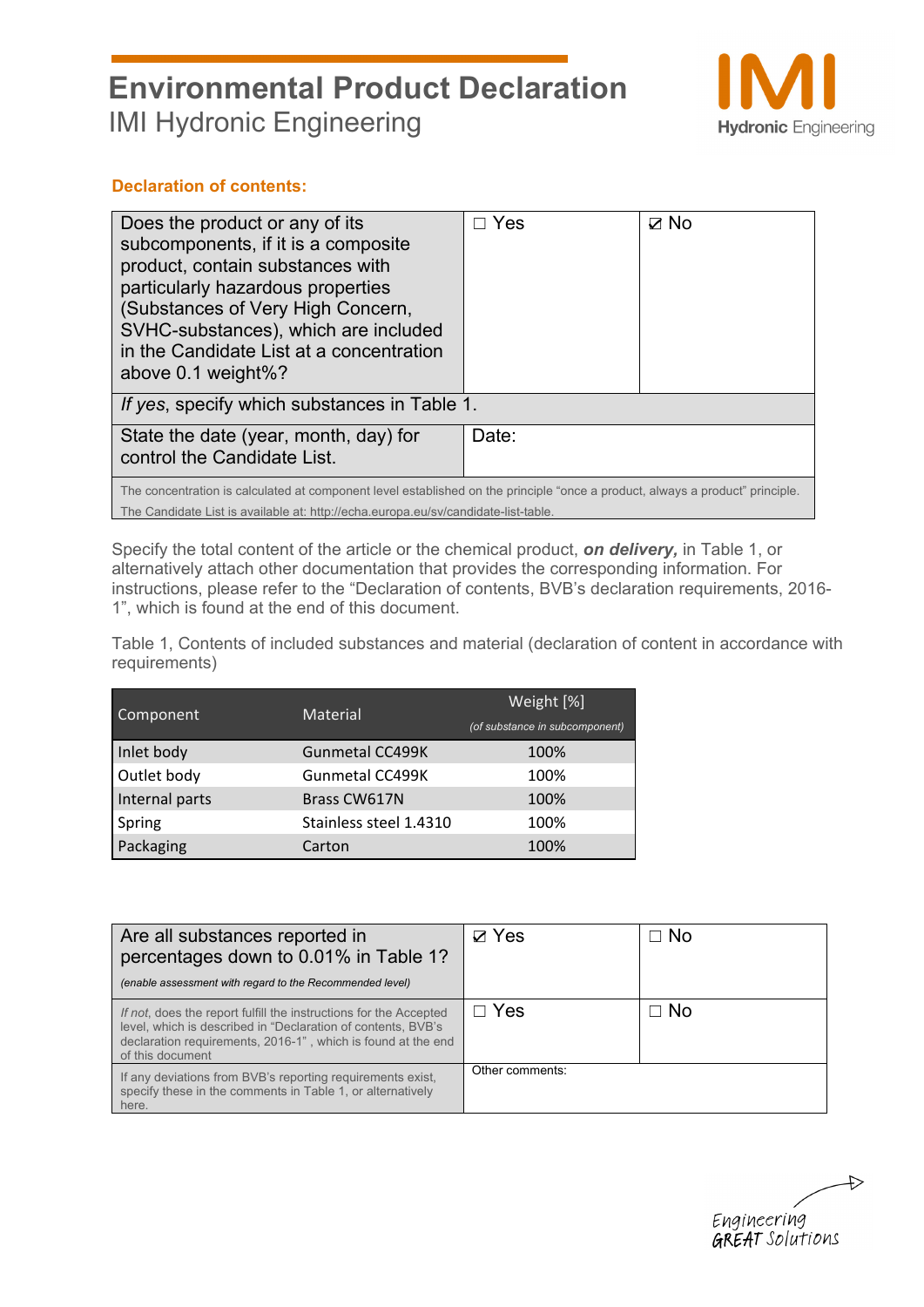

If the chemical composition differs after application, then the content of the applied product is given in Table 2. This applies to chemical products. If the content is unchanged, no information needs to be provided in the table.

### **Table 2, Contents for applied products (full content in accordance with declaration requirements)**

| Included substances and material                                                                                                     | <b>EG No./CAS No.</b> |                 | Weight%<br>(of the applied<br>product) | <b>Comments</b><br>(state any application of<br>non-harmonized<br>classifications) |
|--------------------------------------------------------------------------------------------------------------------------------------|-----------------------|-----------------|----------------------------------------|------------------------------------------------------------------------------------|
|                                                                                                                                      |                       |                 |                                        |                                                                                    |
|                                                                                                                                      |                       |                 |                                        |                                                                                    |
|                                                                                                                                      |                       |                 |                                        |                                                                                    |
|                                                                                                                                      |                       |                 |                                        |                                                                                    |
|                                                                                                                                      |                       |                 |                                        |                                                                                    |
|                                                                                                                                      |                       |                 |                                        |                                                                                    |
| If any deviations from BVB's reporting<br>requirements exist, specify these in the<br>comments in Table 2, or alternatively<br>here. |                       | Other comments: |                                        |                                                                                    |

**Nanomaterial** 

| Does the product contain any<br>nanomaterial that has been purposefully<br>added to achieve a specific function?                                    | Yes | ⊠ No |
|-----------------------------------------------------------------------------------------------------------------------------------------------------|-----|------|
| Information regarding whether nanomaterial has been added to<br>achieve a specific function must be stated, but has no impact on the<br>assessment. |     |      |

## **Recycled raw material**

| Does the product contain recycled<br>material? | $\Box$ Yes | $\boxtimes$ No |
|------------------------------------------------|------------|----------------|
| If yes, fill in Table 3.                       |            |                |

If the product consists of recycled materials specify the material and the percentages of the total weight of the product, in *Table 3, Recycled materials.*

### **Table 3, Recycled material**

| <b>Material</b> | (%)<br>of the total product's<br>weight | Percentage Percentage (%)<br>of the recycled material that<br>has not reached the consumer<br>level, such as production<br>waste, etc. (pre-consumer) | Percentage (%)<br>of the recycled material that<br>has reached the consumer<br>level (post-consumer) | <b>Comments</b> |  |
|-----------------|-----------------------------------------|-------------------------------------------------------------------------------------------------------------------------------------------------------|------------------------------------------------------------------------------------------------------|-----------------|--|
|                 |                                         |                                                                                                                                                       |                                                                                                      |                 |  |
|                 |                                         |                                                                                                                                                       |                                                                                                      |                 |  |
|                 |                                         |                                                                                                                                                       |                                                                                                      |                 |  |
|                 |                                         |                                                                                                                                                       |                                                                                                      |                 |  |
|                 |                                         |                                                                                                                                                       |                                                                                                      |                 |  |
|                 |                                         |                                                                                                                                                       |                                                                                                      |                 |  |
|                 |                                         |                                                                                                                                                       |                                                                                                      |                 |  |

Engineering **GREAT** Solutions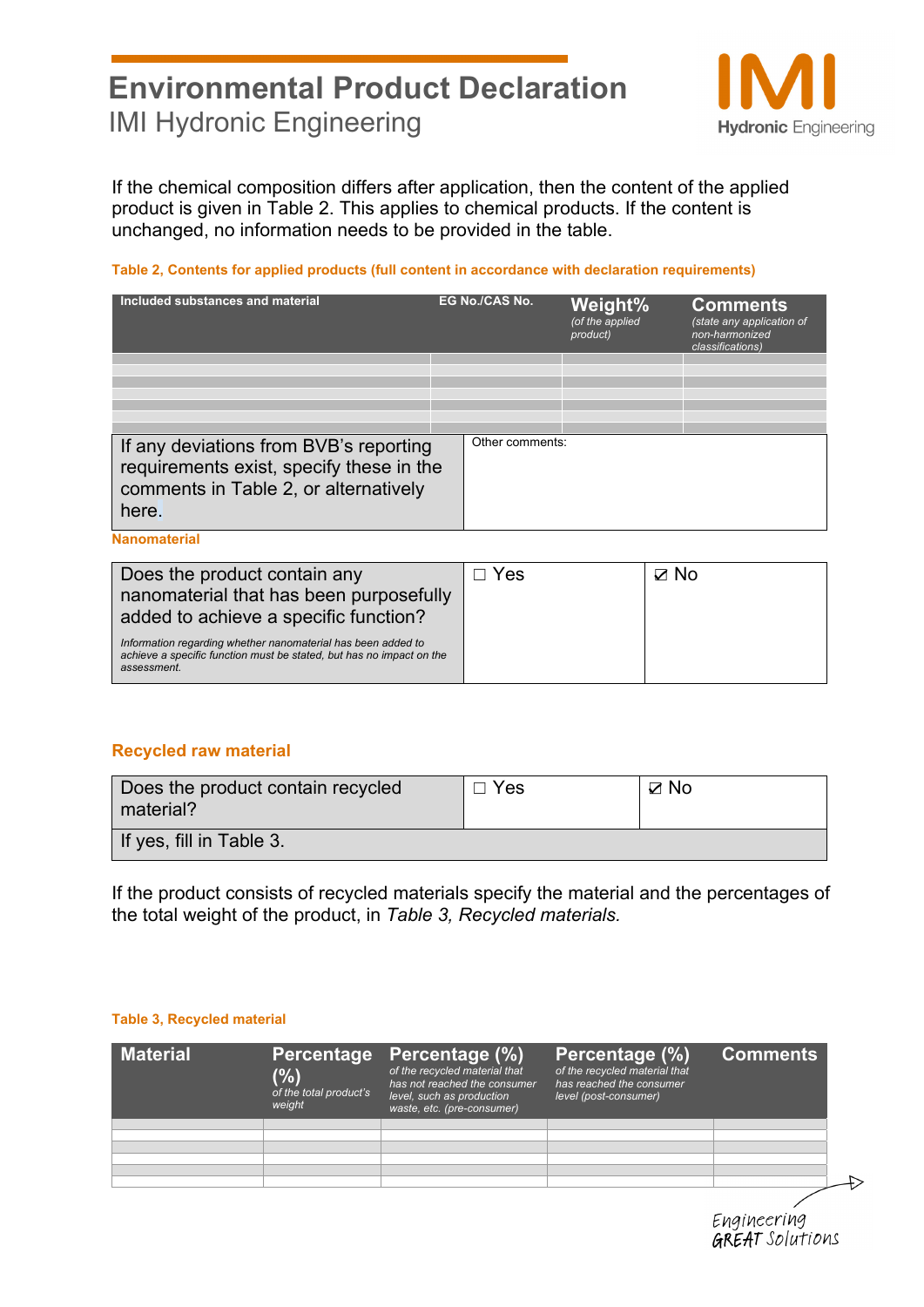

| If wood raw material is included                                                                                                           |                                                                         |  |            |                     |           |  |
|--------------------------------------------------------------------------------------------------------------------------------------------|-------------------------------------------------------------------------|--|------------|---------------------|-----------|--|
| Can the product be ordered with<br>sustainability certificates for the wood<br>raw material? $E_{.g.:FSC}$ and PEFC                        |                                                                         |  | $\Box$ Yes |                     | ⊽ No      |  |
|                                                                                                                                            | Explain if the certificate does not cover all of the wood raw material: |  |            |                     |           |  |
| If yes, attach a certificate/assurance that the product can be ordered with a<br>sustainability certificate together with the application. |                                                                         |  |            |                     |           |  |
| If no, state the country where the wood<br>raw material was harvested.                                                                     |                                                                         |  |            | Country of harvest: |           |  |
| Is the wood species or origin in the<br>CITES appendix for endangered<br>species?                                                          |                                                                         |  | $\Box$ Yes |                     | $\Box$ No |  |

## **The production phase**

| Has an Environmental Product<br>Declaration (EPD) been prepared?                           | $\boxtimes$ Yes | $\Box$ No |  |  |  |
|--------------------------------------------------------------------------------------------|-----------------|-----------|--|--|--|
| <i>If yes</i> , enclose the EPD (Environmental Product Declaration) or other environmental |                 |           |  |  |  |
| product declaration together with the application.                                         |                 |           |  |  |  |

## **Distribution of the completed product**

| Describe the management of packaging<br>for the distribution of the product                                                     | Description of the packaging:           |
|---------------------------------------------------------------------------------------------------------------------------------|-----------------------------------------|
| State whether any system for taking back or recycling packaging or<br>any other specific return system is used.                 | Wood pallet, Cardboard box, Plastic bag |
| Specify the packaging material used and which system of producer<br>responsibility for packaging the supplier is affiliated to. |                                         |
| Enter the proportion of recycled material, if any, included in the<br>packaging.                                                |                                         |
| Other information:                                                                                                              |                                         |
|                                                                                                                                 |                                         |

## **Construction and usage phase**

| Are there any special requirements such $\Box$ Yes<br>as storage conditions etc. for the<br>product during storage? | $□$ No |  |
|---------------------------------------------------------------------------------------------------------------------|--------|--|
| If yes, describe:                                                                                                   |        |  |

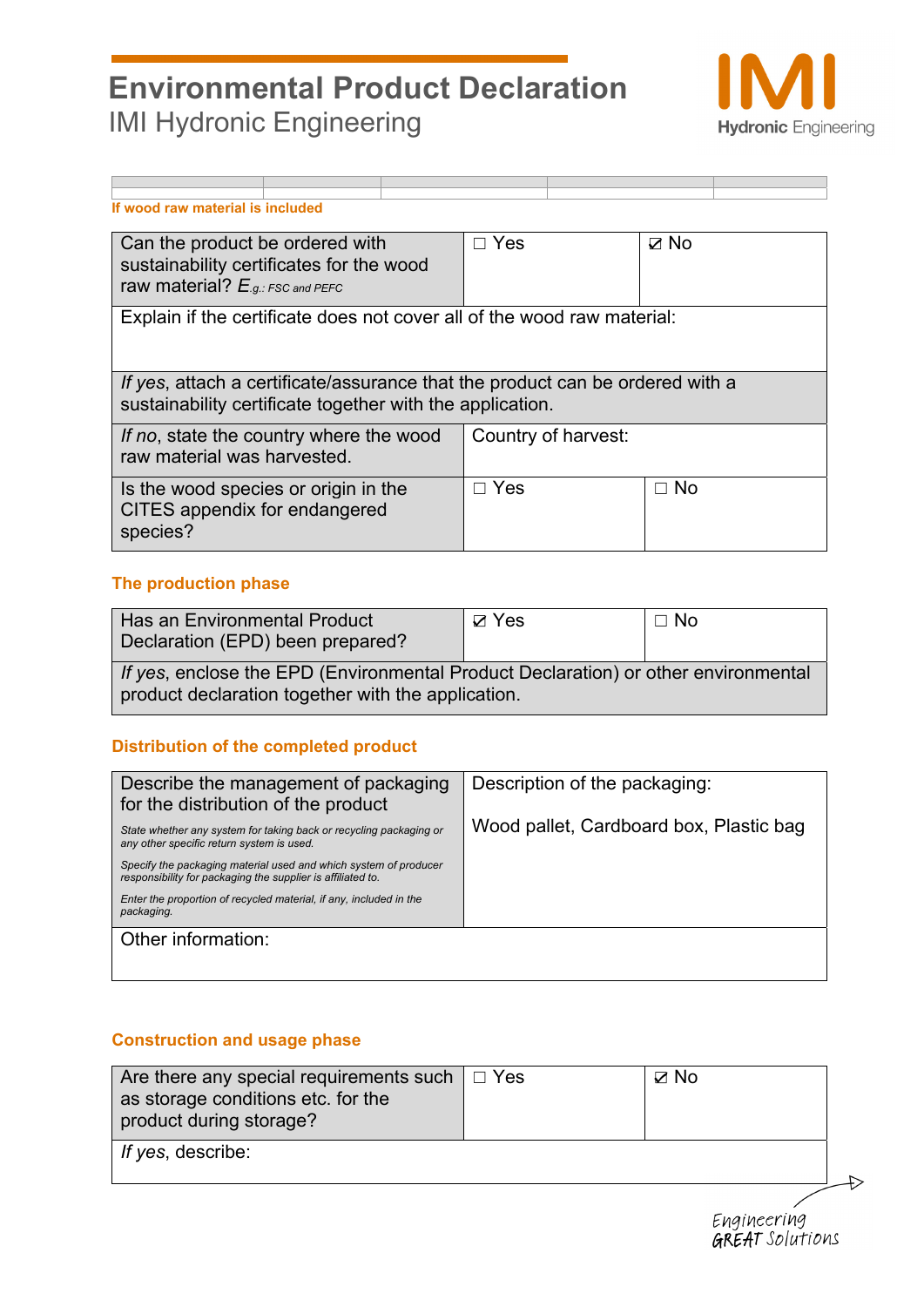

| Are there any special requirements for<br>adjacent building products because of<br>this product?     | $\Box$ Yes   |           | ⊽ No      |                             |
|------------------------------------------------------------------------------------------------------|--------------|-----------|-----------|-----------------------------|
| If yes, describe:                                                                                    |              |           |           |                             |
| Are there any operating/care<br>instructions for the product?                                        | $\nabla$ Yes |           | $\Box$ No |                             |
| If yes, attach the documentation with the application.                                               |              |           |           |                             |
| Is the product energy labelled in<br>accordance with the Energy Labelling<br>Directive (2010/30/EU)? | $\Box$ Yes   | $\Box$ No |           | $\boxtimes$ Not<br>relevant |
| If yes, state class (G to A, $A+$ , $A++$ ,<br>$A+++$ ):                                             | Class:       |           |           |                             |

## **Waste management**

| Does the product require special measures to<br>protect health and the environment in<br>conjunction with demolition/dismantling?                                                        | $\Box$ Yes | $\nabla$ No    |
|------------------------------------------------------------------------------------------------------------------------------------------------------------------------------------------|------------|----------------|
| If yes, describe:                                                                                                                                                                        |            |                |
| Is the product covered by the WEEE-directive<br>2012/19/EU (Swedish ordinance (2014:1075) on<br>Producer Responsibility for electrical and<br>electronic products when it becomes waste? | $\Box$ Yes | $\nabla$ No    |
| Is it possible to re-use all or parts of the product?<br>(can the product be reused within the product's<br>expected lifetime)?                                                          | $\Box$ Yes | $\Box$ No      |
| If yes, describe:                                                                                                                                                                        |            |                |
| Is material recycling possible for all or parts of<br>the product when it becomes waste?                                                                                                 | $\Box$ Yes | $\nabla$ No    |
| If yes, describe:                                                                                                                                                                        |            |                |
| Is energy recycling possible for all or parts of the<br>product when it becomes waste?                                                                                                   | $\Box$ Yes | $\boxtimes$ No |
| Does the supplier have any restrictions and<br>recommendations for reuse, material- or energy<br>recycling or disposal?                                                                  | $\Box$ Yes | $\nabla$ No    |

Engineering<br>**GREAT** Solutions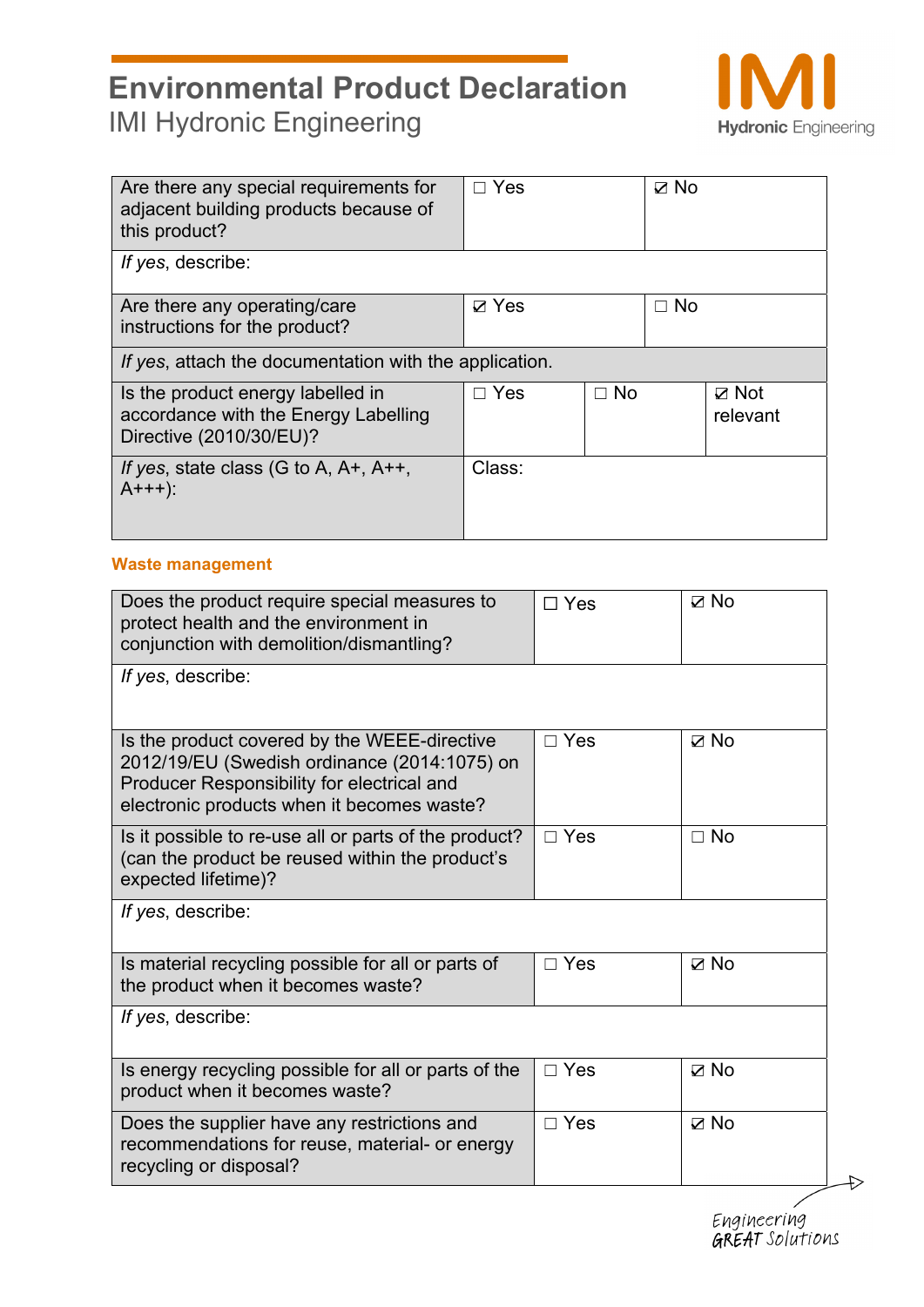

| If yes, specify which:                                                                    |             |                |
|-------------------------------------------------------------------------------------------|-------------|----------------|
| When the supplied product becomes waste, is it<br>classified as hazardous waste?          | $\Box$ Yes  | $\boxtimes$ No |
| If yes, specify the waste code:                                                           | Waste code: |                |
| The Swedish waste ordinance (2011:927)<br>https://www.notisum.se/rnp/sls/lag/20110927.htm |             |                |

### **Indoor environment**

| Has the product a critical moisture<br>condition:<br>Information regarding whether critical moisture conditions leading to<br>microbial growth apply for the material/product should be stated, but<br>will not impact the assessment. | $\Box$ Yes  | ⊠ No            |
|----------------------------------------------------------------------------------------------------------------------------------------------------------------------------------------------------------------------------------------|-------------|-----------------|
| If yes, specify which:                                                                                                                                                                                                                 |             |                 |
| Is the product intended for use indoors?                                                                                                                                                                                               | $\Box$ Yes  | <b>No</b><br>П  |
| If yes, has emission data been produced<br>for volatile organic compounds?                                                                                                                                                             | $\Box$ Yes  | <b>No</b><br>П. |
| If yes, attach the report/certificate together with the application.                                                                                                                                                                   |             |                 |
| If no, is there any motivation for why<br>emission data for volatile organic<br>compounds is not relevant for the<br>product?                                                                                                          | Motivation: |                 |
| Is the product a chemical product<br>intended for indoor use?                                                                                                                                                                          | $\Box$ Yes  | $\boxtimes$ No  |
| If yes, has emission data been produced<br>for volatile organic compounds?                                                                                                                                                             | $\Box$ Yes  | $\Box$ No       |
| If yes, attach the report/certificate together with the application.                                                                                                                                                                   |             |                 |
| If no, is there any motivation for why<br>emission data for volatile organic<br>compounds is not relevant for the<br>product?                                                                                                          | Motivation: |                 |

## **Certificate of substance content and concentrations version. 4.0**

*This certificate is required for the Recommended assessment level for chemical contents. This page should be printed to be signed and uploaded separately in PDFformat in connection with the application.* 

 $\Rightarrow$ Engineering **GREAT** Solutions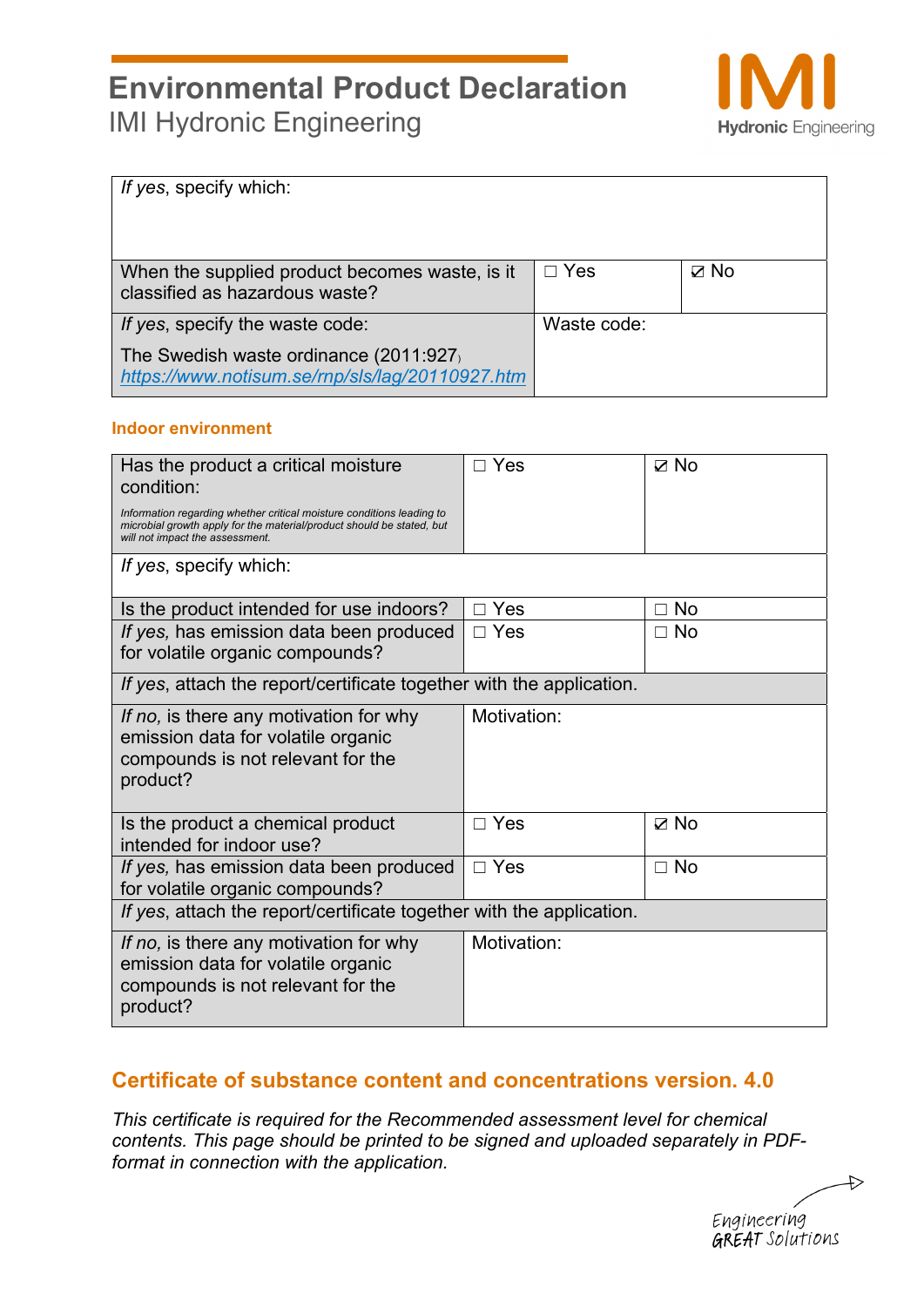

#### **Certificate of declaration of substance content**

|             | For the products specified below, with their stated article numbers, the following is                                                                                                                                                                                                                                                    |
|-------------|------------------------------------------------------------------------------------------------------------------------------------------------------------------------------------------------------------------------------------------------------------------------------------------------------------------------------------------|
| certified:  |                                                                                                                                                                                                                                                                                                                                          |
|             | Choose whether to certify alternative A or B.                                                                                                                                                                                                                                                                                            |
| A Ø         | It is hereby certified that concentrations of the included substances<br>down to 0.01 weight% have been reported, and that cadmium and<br>mercury do not occur in the product.                                                                                                                                                           |
|             | or:                                                                                                                                                                                                                                                                                                                                      |
|             | The substances included are reported in line with the instructions for<br>the Declaration of Contents, BVB's reporting requirements 2016-1,<br>and correspond to the reporting requirements for the Recommended<br>level.                                                                                                                |
| В<br>$\Box$ | It is hereby certified that concentrations of the included substances<br>down to 0.1 weight% have been reported, and that cadmium and<br>mercury do not occur in the product.                                                                                                                                                            |
|             | or:                                                                                                                                                                                                                                                                                                                                      |
|             | The substances included are reported in line with the instructions for<br>the Declaration of Contents, BVB's reporting requirements 2016-1,<br>and correspond to the reporting requirements for the <b>Accepted</b> level.                                                                                                               |
| certified:  | For the products specified below, with their stated article numbers, the following is                                                                                                                                                                                                                                                    |
|             | Choose whether to certify alternative C or D.                                                                                                                                                                                                                                                                                            |
| $c \Box$    | It is hereby certified that the specified product/s do not contain<br>specifically indicated substances and groups of substances in<br>accordance with Table 4, Specifically indicated substances. These<br>have not been added during production and have not been formed<br>through reactions between the substances in the product.   |
| D<br>$\Box$ | Unfortunately, we have to notify that the specified products contain<br>specifically indicated substances in accordance with Table 4,<br>Specifically indicated substances. Some of these substances have<br>been added or been formed during reaction between the substances<br>in the product, please see the Declaration of Contents. |

#### **Table 4, Specifically indicated substances**

| Substance group/Substance                         | <b>Examples of properties</b>    |
|---------------------------------------------------|----------------------------------|
| $\vert$ 1. Arsenic and its compounds <sup>1</sup> | Toxic, Environmentally hazardous |

 $1$  Arsenic, or arsenic compounds, are not permitted to be added to the product. Contamination of used raw materials is not permitted to exceed 10 mg/kg. The concentration limit is set based on regulatory requirements for soil quality to ensure that accepted products do not raise background concentrations through their use or disposal (for example; sludge from sewage treatment works Swedish Ordinance 1998:944, Section 20). The same concentration limits are found in the Swedish Environmental Protection Agency's general guidelines for less sensitive land use (MKM).



 $\leftrightarrow$